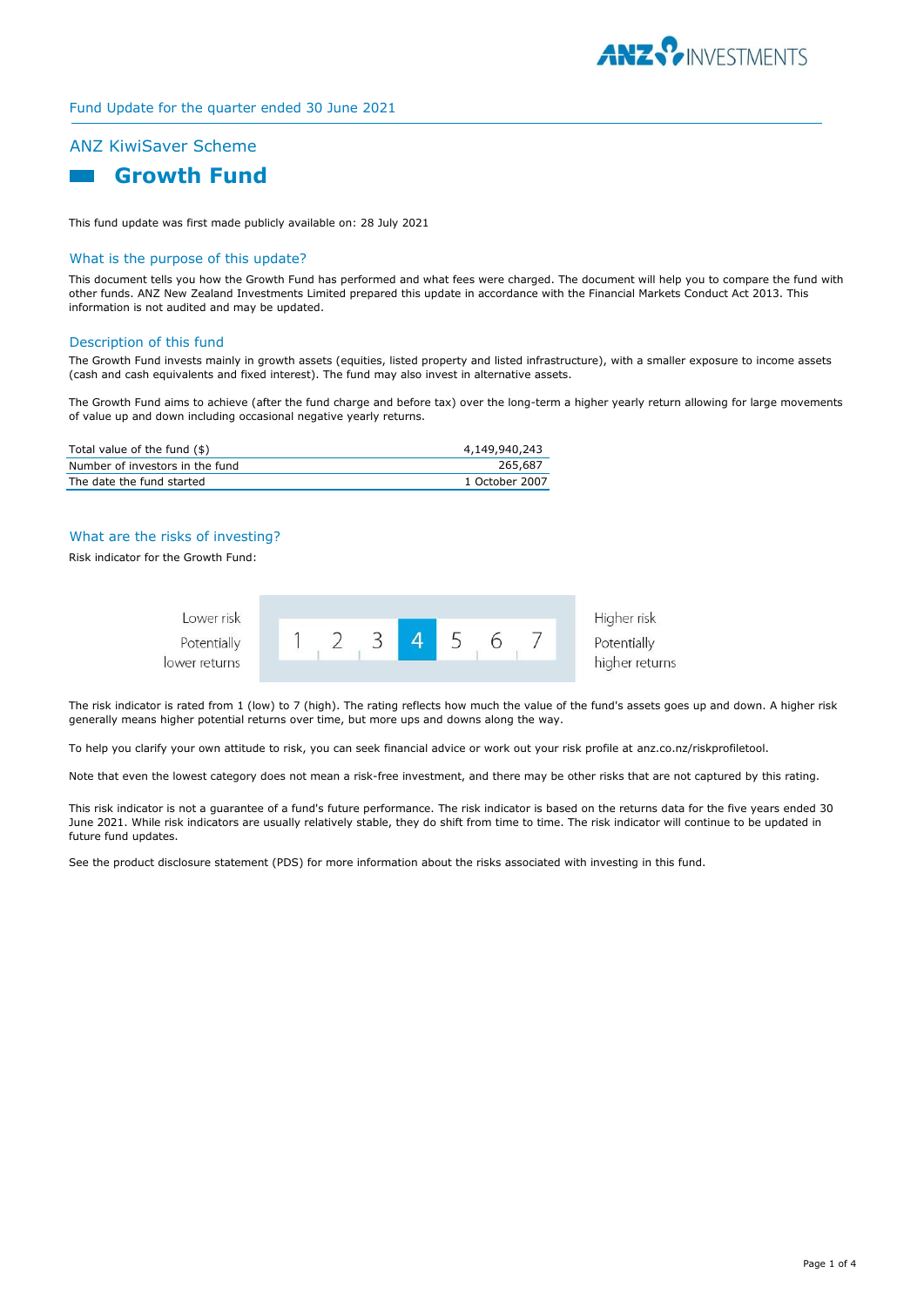# How has the fund performed?

|                                               | Average over past<br>five vears | Past vear |  |  |
|-----------------------------------------------|---------------------------------|-----------|--|--|
| Annual return                                 |                                 |           |  |  |
| (after deductions for charges and tax)        | $9.99\%$                        | 22.74%    |  |  |
| Annual return                                 |                                 |           |  |  |
| (after deductions for charges but before tax) | 11.22%                          | 25.24%    |  |  |
| Market index annual return                    |                                 |           |  |  |
| (reflects no deduction for charges and tax)   | 11.53%                          | 22.66%    |  |  |

The market index annual return is calculated using the target investment mix and the indices of each asset class. The composition of the market index for this fund changed effective 28 June 2021 due to a change in the target investment mix and the underlying index for the international fixed interest asset class.

Additional information about the market index is available in the statement of investment policy and objectives on the offer register at www.disclose-register.companiesoffice.govt.nz.



# **Annual return graph**

This shows the return after fund charges and tax for each of the last 10 years ending 31 March. The last bar shows the average annual return for the last 10 years, up to 30 June 2021.

**Important:** This does not tell you how the fund will perform in the future.

Returns in this update are after tax at the highest prescribed investor rate (PIR) of tax for an individual New Zealand resident. Your tax may be lower.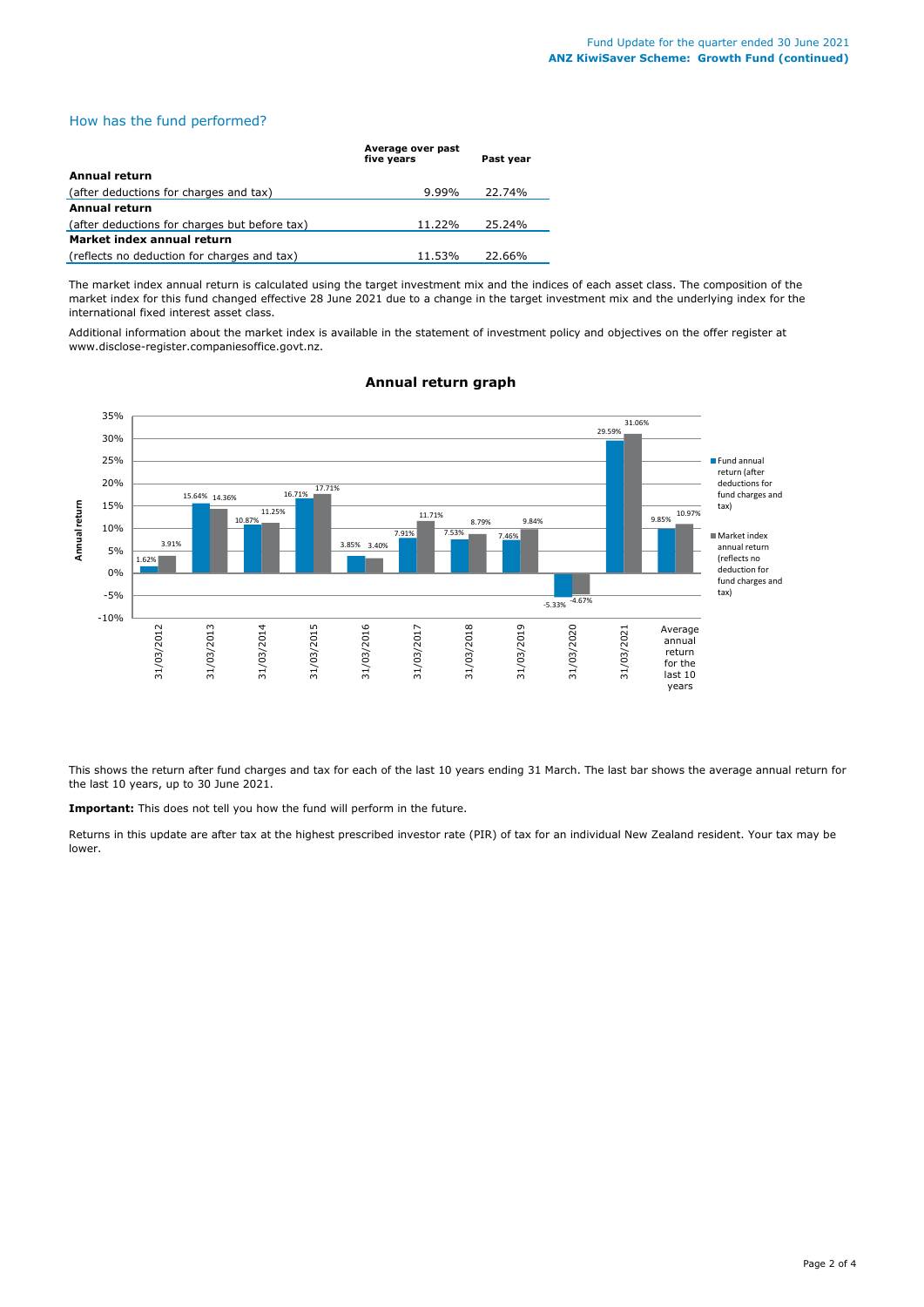#### What fees are investors charged?

Investors in the Growth Fund are charged fund charges. In the year to 31 March 2021 these were:

|                                             | % of net asset value          |
|---------------------------------------------|-------------------------------|
| Total fund charges <sup>1</sup>             | 1.05%                         |
| Which are made up of:                       |                               |
| Total management and administration charges | 1.05%                         |
| Including:                                  |                               |
| Manager's basic fee                         | 1.00%                         |
| Other management and administration charges | 0.05%                         |
| Total performance based fees                | $0.00\%$                      |
|                                             | Dollar amount per<br>investor |
| <b>Other charges</b>                        |                               |
| Membership Fee <sup>2</sup>                 | \$18                          |

Investors are not currently charged individual action fees for specific actions or decisions (for example, for withdrawing from or switching funds). See the PDS for more information about Scheme fees.

Small differences in fees and charges can have a big impact on your investment over the long term.

## Example of how this applies to an investor

Sarah had \$10,000 in the fund at the start of the year and did not make any further contributions. At the end of the year, Sarah received a return after fund charges were deducted of \$2,274 (that is 22.74% of her inital \$10,000). Sarah also paid \$18 in other charges. This gives Sarah a total gain after tax of \$2,256 for the year.

## What does the fund invest in?

# **Actual investment mix<sup>3</sup> Target investment mix<sup>3</sup>**

This shows the types of assets that the fund invests in. This shows the mix of assets that the fund generally intends to invest in.